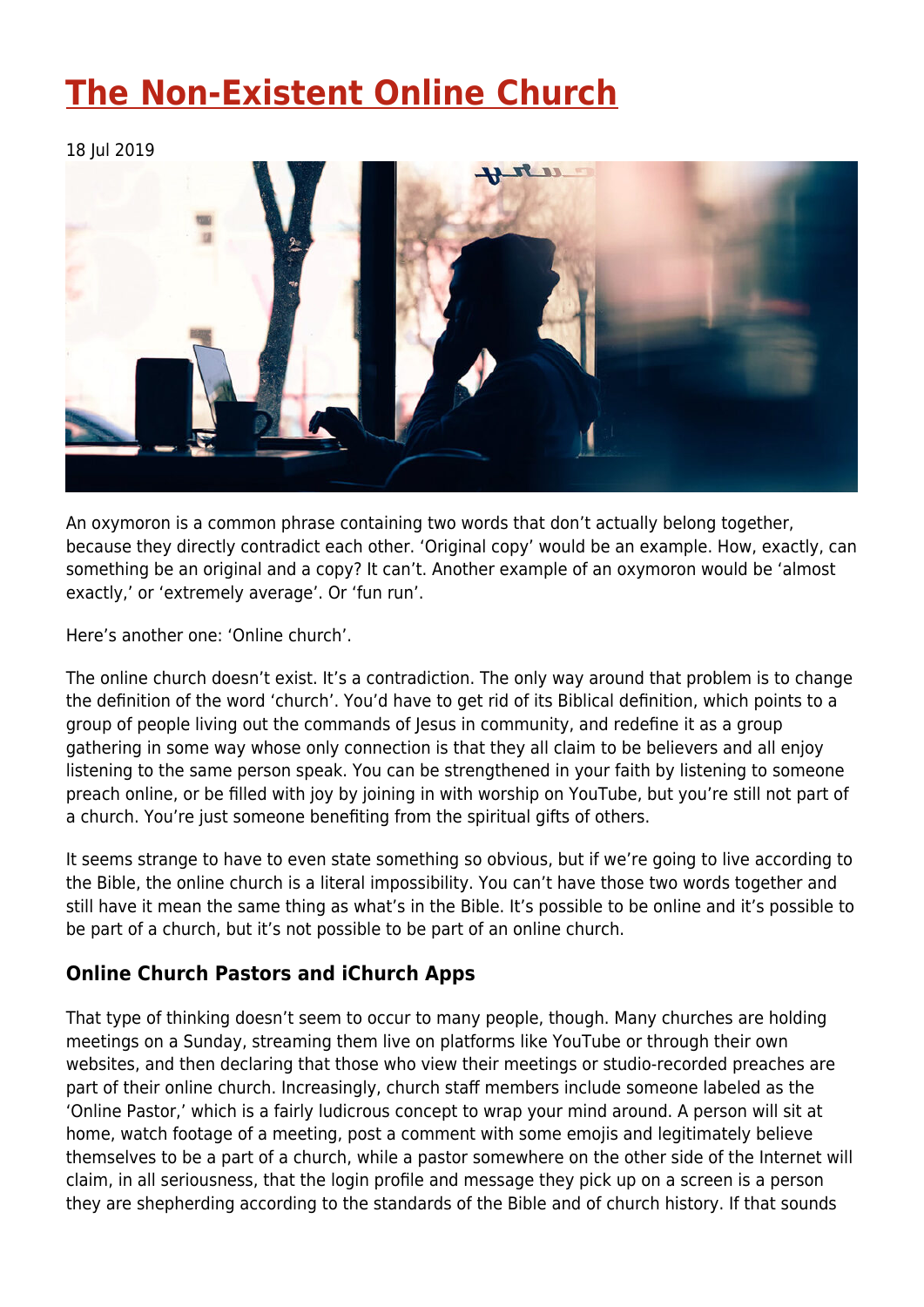ridiculous, it's because it is.

You can pray for your fellow congregants by – this isn't a joke – pressing icons as hearts float on a screen.

And so we've entered the age of living in the punchline – the actual fulfillment of things we used to joke about. Remember when iPhones, iPads and iTunes first arrived and people joked about the next thing being iChurch? No one makes that joke anymore because it actually happened. (Recently, a comedian posted a satirical video about creating your own Virtual Reality church experience. The general response in most of the comments? Give it a year and it'll be real.) For example, an app has been created that is designed to give you the full church experience. You can pray for your fellow congregants by – this isn't a joke – pressing icons as hearts float on a screen. And the app wasn't created by some cynical Silicon Valley entrepreneur; it was pioneered by a famous pastor with an international ministry to millennials.

#### **Church Supplement or 'Home'**

The Christian Post, an American website, recently posted an article titled 'Internet Preachers Rise As More Worshipers Migrate Online'. In the article, a person who heads up the online church ministry for a prominent church had this to say: 'We don't expect church online to be the same thing for each person. For some, online ministry is a supplement to help them stay connected to their church when they can't attend in person for various reasons. For others, it's where they find Christ. Some individuals see it as their mission field. For some new believers, it can serve as a front door of sorts which eventually helps them get connected to a local church. And for others, it's a fullfledged church home.'

We'll use the Internet for all it's benefits, but we'll remember that it cannot ever substitute what God has called us to.

Full-fledged church home. As in, the Internet can be a full-fledged church home. That last line was spoken by a reasonable, rational person who dresses themselves each day, lives a productive life and has read the New Testament. And yet what they're saying is nothing short of madness. There can be legitimate reasons for people to be unable to physically attend a church gathering, in which case a live-streamed broadcast is a real blessing. There are people like that, as well as people in nations hostile to the gospel and to church meetings. But, let's be honest, the concept of online church is aimed at those who'd rather simply watch on a screen that can be turned on and off and don't have to deal with the complication of interacting with people. They don't even have to leave their homes, for goodness sake. 'Full-fledged church home'? It's just someone's literal home and they're hacking into the system from a distance, and entirely on their own terms.

# **What Scripture Says**

This type of thinking is nowhere in Scripture. Everything – EVERYTHING – in the entire Bible, and especially the New Testament, presupposes that the people of God regularly see each other, touch each other and interact in the same physical space. Think of Jesus: 'Where two or more are gathered, there am I in the midst of them' (Matthew 18:20). Think of Paul: 'When you are assembled in the name of our Lord Jesus…' (1 Corinthians 5:4). Think of the anonymous writer to the Hebrews: 'Do not forsake the gathering of the saints…' (Hebrews 10:25). Think of James: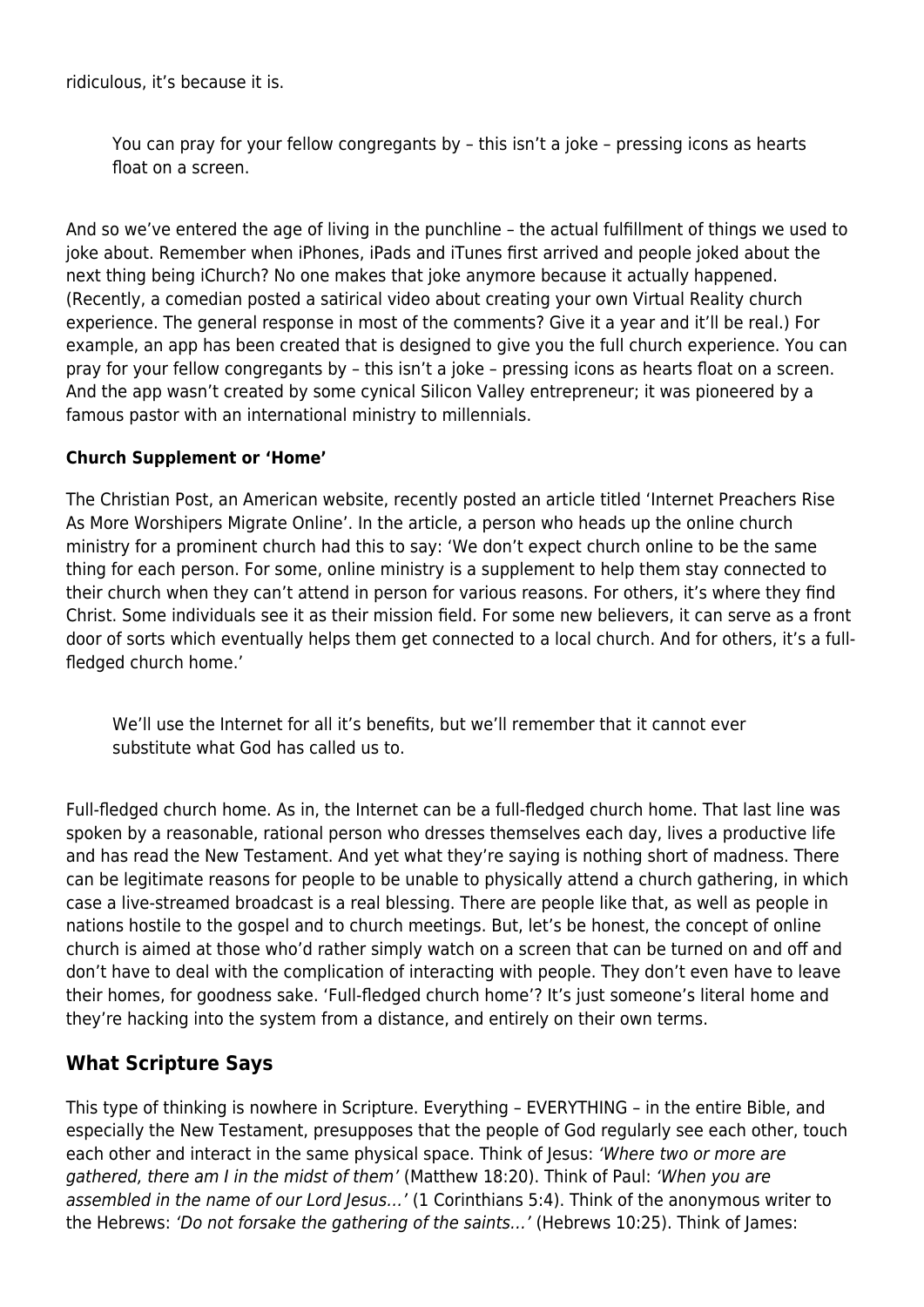'Suppose a man comes into your meeting…' (James 2:2). Think of John: 'I hope to see you soon, and we will talk face to face' (3 John 14).

Think of the various instructions around corporate worship, public tongues, words of encouragement, prophecy, church discipline, breaking bread together, the laying on of hands – things that can only happen when actual people are in the presence of other actual people. The fact that we have to defend this obvious concept shows just how much the world's ways have infiltrated the church. Dialing in remotely just because you can is not conformity to God's way; it's compromise. It's not progressive; it's regressive. The church should never bend itself towards what the world wants, because something significant will always have to be sacrificed. And so for all it's self-congratulations for adapting to the desires of the social media generation, the so-called online church fails the most basic of tests: fellowship. If you take away fellowship, you've taken away the church.

### **Fellowship Is In Our Blood**

Fellowship is something that can't be redefined, no matter how creative you get. Probably most of us have heard of the Greek word koinonia, which appears 19 times in most editions of the Greek New Testament. It's translated as "fellowship" twelve times, "sharing" three times, and "participation" and "contribution" twice each. But there's a common usage of the word that I really like: It was also used to describe conjoined twins, who had the same blood flowing through both of their bodies, unable to be separated. They were said to have koinonia in their blood. And so when Luke described the first church in Acts 2:42, he looked at the group of people living their lives out together physically and decided that was the word he would use. And so what we have is deeper that a loose affiliation or a common cause – it's in our blood.

When the local church has a revelation of fellowship, you can't keep us apart!

To be part of a local church, a local body of Christ, a local fellowship, a local koinonia, is to be in each other's lives, in each other's spaces, in each other's affections. When the local church has a revelation of fellowship, you can't keep us apart! We won't be looking for ways to avoid leaving the house – we'll be getting in our cars, on our bikes or on our feet to be together, because it's in our blood. We'll look around us at a world that promises more connection than ever, and we'll realise that the opposite has actually happened, and that the kind of connection we want is face to face, person to person, one life at a time. We'll use the Internet for all it's benefits, but we'll remember that it cannot ever substitute what God has called us to.

### **We Find Ways To Meet**

And so we'll meet together on Sundays, but that's just the start. We'll find ways to meet during the week. We'll find ways to see each other before work or during lunch breaks. We'll find ways to gather in each other's homes. We'll find ways to be together, because we've given our hearts to each other.

Paul wrote something to the church in Thessalonica that was profoundly moving, and it gives us a glimpse of how he viewed this group of people. It's found in 1 Thessalonians 2:17-20, and the words almost leap off the page with affection and longing. 'But brothers,' he wrote, 'when we were torn away from you for a short time (in person, not in thought), out of our intense longing we made every effort to see you. For we wanted to come to you – certainly I, Paul, did, again and again – but